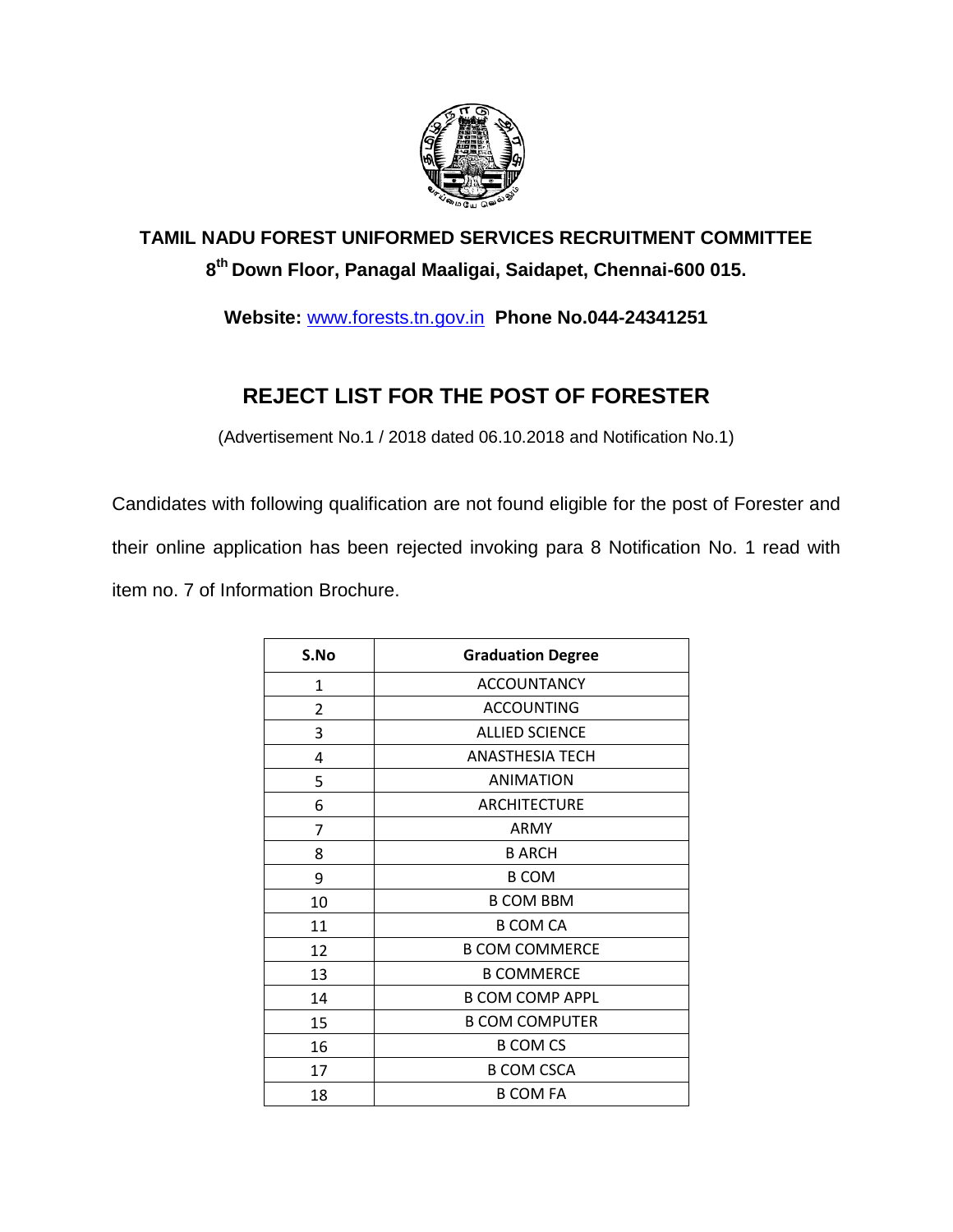| S.No | <b>Graduation Degree</b> |
|------|--------------------------|
| 19   | <b>B COM GENERAL</b>     |
| 20   | <b>B COM IB</b>          |
| 21   | <b>B COM ISM</b>         |
| 22   | <b>B COM IT</b>          |
| 23   | <b>B COM STATISTIC</b>   |
| 24   | <b>B PHARMACY</b>        |
| 25   | <b>BLET</b>              |
| 26   | <b>BLIT</b>              |
| 27   | <b>B LITERATURE</b>      |
| 28   | <b>B LIT TAMIL</b>       |
| 29   | <b>BALIT</b>             |
| 30   | BA                       |
| 31   | <b>BA AND ARMY</b>       |
| 32   | <b>BA AND MBA</b>        |
| 33   | <b>BA ARABIC</b>         |
| 34   | <b>BACE</b>              |
| 35   | <b>BA COMMERCE</b>       |
| 36   | <b>BA COOPERATION</b>    |
| 37   | <b>BA CRIMINOLOGY</b>    |
| 38   | <b>BA CULTURE</b>        |
| 39   | <b>BA DEFENCE</b>        |
| 40   | <b>BA ECONOMICS</b>      |
| 41   | <b>BA ENGLISH</b>        |
| 42   | <b>BA ENGLISH LIT</b>    |
| 43   | <b>BA ENGLISH CA</b>     |
| 44   | <b>BA HISTORY</b>        |
| 45   | <b>BA HISTORY ARCI</b>   |
| 46   | <b>BA LLB HONS</b>       |
| 47   | <b>BA PHILOSOPHY</b>     |
| 48   | <b>BA POLICE</b>         |
| 49   | <b>BA POLICE ADMIN</b>   |
| 50   | <b>BA POLITICAL</b>      |
| 51   | <b>BA PUBLIC ADMIN</b>   |
| 52   | <b>BA SOCIAL SCIEN</b>   |
| 53   | <b>BA SOCIAL WORK</b>    |
| 54   | <b>BA SOCIOLOGY</b>      |
| 55   | <b>BA TAMIL</b>          |
| 56   | <b>BA TOURISM</b>        |
| 57   | <b>BA TOURISM MGMT</b>   |
| 58   | <b>BA TTM</b>            |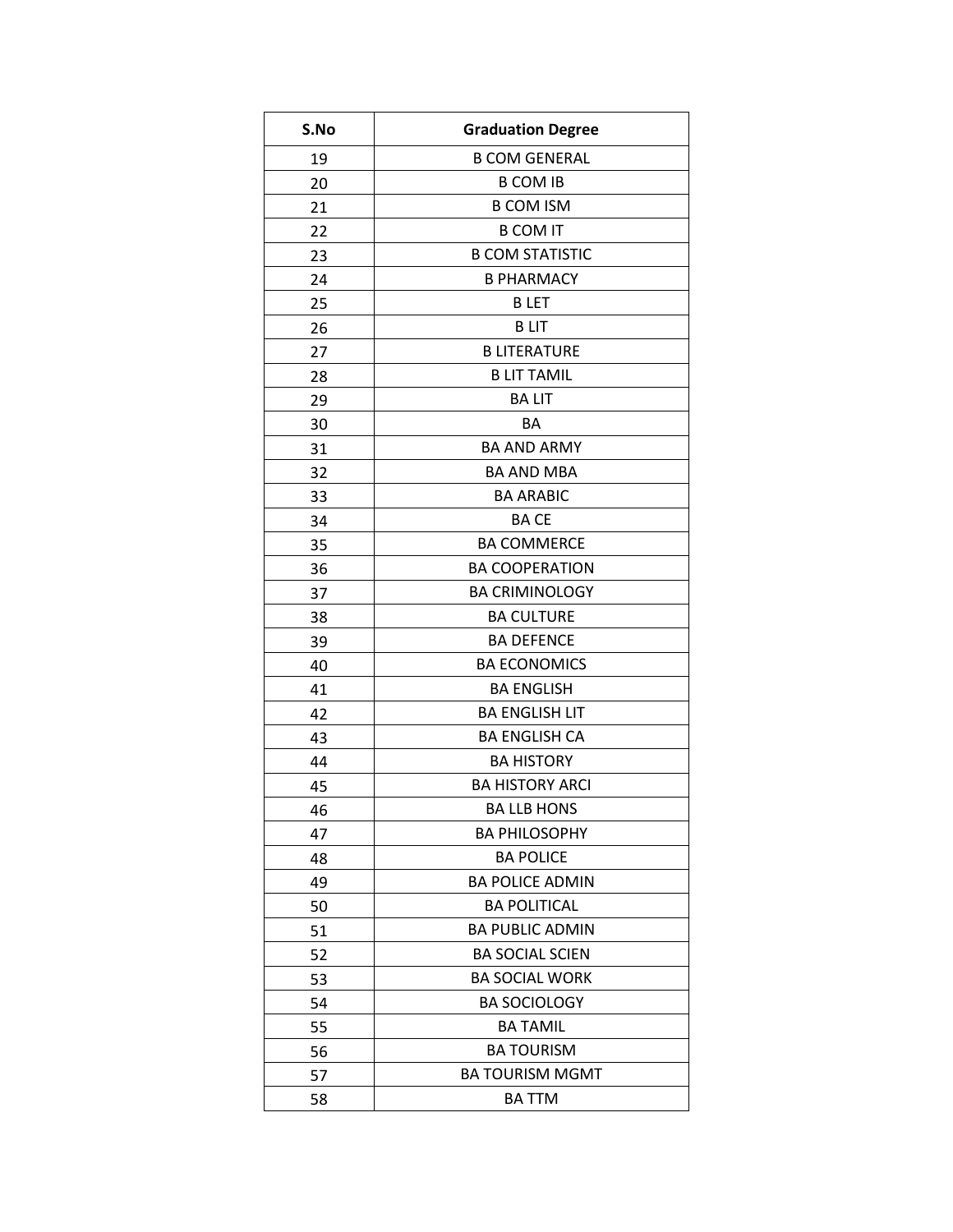| S.No | <b>Graduation Degree</b> |
|------|--------------------------|
| 59   | <b>BA WITH CA</b>        |
| 60   | <b>BABL</b>              |
| 61   | <b>BABL HONS</b>         |
| 62   | <b>BACHELAR OF ARTS</b>  |
| 63   | <b>BACHELOR OF BUS</b>   |
| 64   | <b>BACHELOR OF COM</b>   |
| 65   | <b>BACHELOR OF PHA</b>   |
| 66   | <b>BAPULAVAR</b>         |
| 67   | <b>BASIC OF ARTS</b>     |
| 68   | <b>BBA</b>               |
| 69   | <b>BBA AVIATION</b>      |
| 70   | <b>BBA CA</b>            |
| 71   | <b>BBA COMPUTER APP</b>  |
| 72   | <b>BBA DHR</b>           |
| 73   | <b>BBAIS</b>             |
| 74   | <b>BBA MBA</b>           |
| 75   | <b>BBA WITH STATIC</b>   |
| 76   | <b>BBAT</b>              |
| 77   | <b>BBCA</b>              |
| 78   | <b>BBE ECONOMICS</b>     |
| 79   | <b>BBM</b>               |
| 80   | <b>BBM CA</b>            |
| 81   | <b>BCOM</b>              |
| 82   | <b>BCOM CA</b>           |
| 83   | <b>BCOM CA STATICS</b>   |
| 84   | <b>BCOM COMMERCE</b>     |
| 85   | <b>BCOM COM APP</b>      |
| 86   | <b>BCOM COMPUTER</b>     |
| 87   | <b>BCOM COMPUTER S</b>   |
| 88   | <b>BCOM CORPORATE</b>    |
| 89   | <b>BCOM CS</b>           |
| 90   | <b>BCOM CS CA</b>        |
| 91   | <b>BCOM ECOM</b>         |
| 92   | <b>BCOM GENERAL</b>      |
| 93   | <b>BCOM ISM</b>          |
| 94   | <b>BCOM IT</b>           |
| 95   | <b>BCOM PA</b>           |
| 96   | <b>BCOM STATISTICS</b>   |
| 97   | BFA                      |
| 98   | <b>BHMCT</b>             |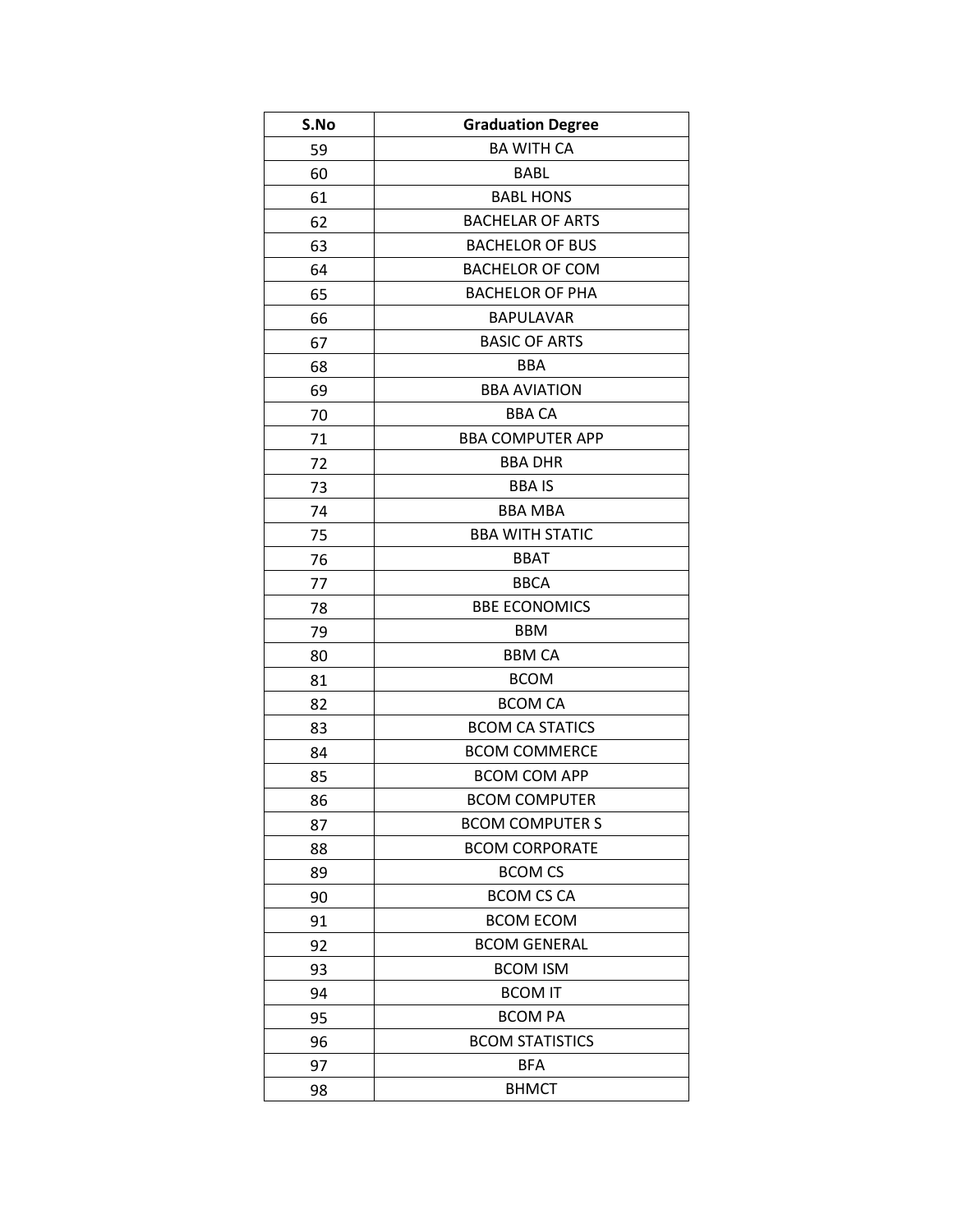| S.No | <b>Graduation Degree</b> |
|------|--------------------------|
| 99   | <b>BIO CHEMISTRY</b>     |
| 100  | <b>BIO CHEMISTRY NT</b>  |
| 101  | <b>BL LAW</b>            |
| 102  | <b>BMM ANIMATION</b>     |
| 103  | <b>BNYS</b>              |
| 104  | <b>BOT</b>               |
| 105  | <b>BPT</b>               |
| 106  | <b>BSC ANIMATION</b>     |
| 107  | <b>BSC BIOCHEMISTRY</b>  |
| 108  | <b>BSC CATERING</b>      |
| 109  | <b>BSC CATERING SC</b>   |
| 110  | <b>BSC COMMERCE</b>      |
| 111  | <b>BSC COST DESIGN</b>   |
| 112  | <b>BSC DIALYSIS</b>      |
| 113  | <b>BSC DPM</b>           |
| 114  | <b>BSC FASHION TECH</b>  |
| 115  | <b>BSC GEOGRAPHY</b>     |
| 116  | <b>BSC H AND TM</b>      |
| 117  | <b>BSC HCM</b>           |
| 118  | <b>BSC HM AND CS</b>     |
| 119  | <b>BSC HMCS</b>          |
| 120  | <b>BSC HMCT</b>          |
| 121  | <b>BSC HOMESCIENCE</b>   |
| 122  | <b>BSC HOTAL MANAG</b>   |
| 123  | <b>BSC HOTEL MT</b>      |
| 124  | <b>BSC HOTEL MANA</b>    |
| 125  | <b>BSC HOTEL MGMT</b>    |
| 126  | <b>BSC HOTEL MGT</b>     |
| 127  | <b>BSC HOTEL MTD</b>     |
| 128  | <b>BSC HOTEL ADMIN</b>   |
| 129  | <b>BSC HSC</b>           |
| 130  | <b>BSC IN NURSING</b>    |
| 131  | <b>BSC IN TEXTILES</b>   |
| 132  | <b>BSC MEDICAL SOC</b>   |
| 133  | <b>BSC MLT</b>           |
| 134  | <b>BSC MLT L</b>         |
| 135  | <b>BSC NURSING</b>       |
| 136  | <b>BSC OPTOMETRY</b>     |
| 137  | <b>BSC P ED</b>          |
| 138  | <b>BSC PARAMEDIC</b>     |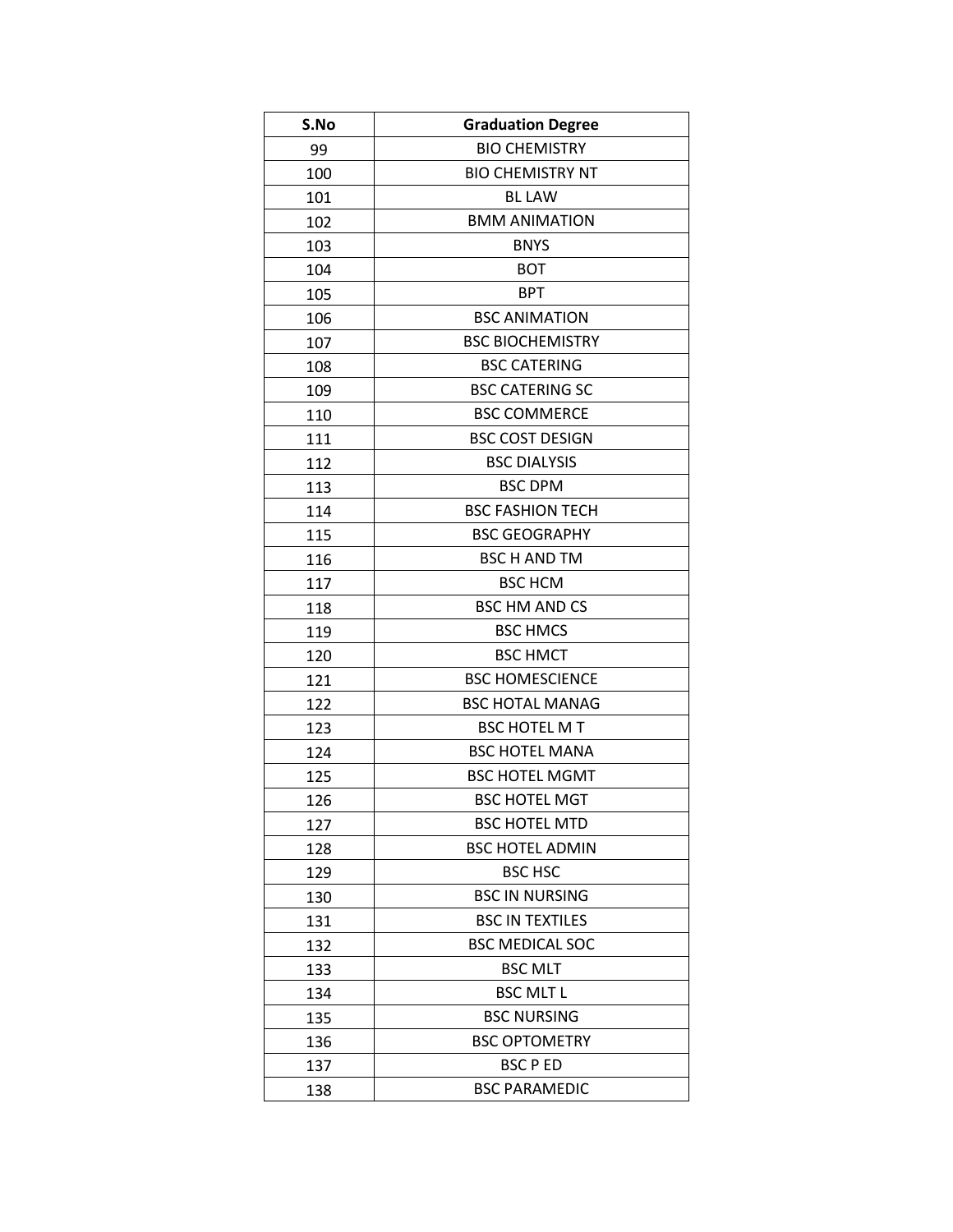| S.No | <b>Graduation Degree</b> |
|------|--------------------------|
| 139  | <b>BSC PSYCHOLOGY</b>    |
| 140  | <b>BSC PHY EDU</b>       |
| 141  | <b>BSC PHYSICAL</b>      |
| 142  | <b>BSC RADIOLOGY</b>     |
| 143  | <b>BSC RADIOTHEAPY</b>   |
| 144  | <b>BSC RURAL DEVEL</b>   |
| 145  | <b>BSC RURALDEVSCI</b>   |
| 146  | <b>BSC SPORTS COAC</b>   |
| 147  | <b>BSC TEXTILE</b>       |
| 148  | <b>BSC TFD</b>           |
| 149  | <b>BSC THM</b>           |
| 150  | <b>BSC TOURISM MG</b>    |
| 151  | <b>BSC TOURISUM</b>      |
| 152  | <b>BSC VISCOM</b>        |
| 153  | <b>BSC VISUAL COMM</b>   |
| 154  | <b>BSC VISL</b>          |
| 155  | <b>BSC YOGA</b>          |
| 156  | <b>BSHMT</b>             |
| 157  | <b>BSS MEDICAL LAB</b>   |
| 158  | <b>BSW</b>               |
| 159  | <b>BTHM</b>              |
| 160  | <b>BUSINESS</b>          |
| 161  | <b>BUSINESS ADMIN</b>    |
| 162  | <b>BUSINESS MANAG</b>    |
| 163  | <b>CATERING</b>          |
| 164  | <b>CATERING SCIENC</b>   |
| 165  | <b>CATERING AND HM</b>   |
| 166  | <b>CO OPERATION</b>      |
| 167  | <b>COMMERCE</b>          |
| 168  | <b>COMMERCE CA</b>       |
| 169  | <b>COSTUME DESIGN</b>    |
| 170  | D PHARM                  |
| 171  | <b>DRIVING LICENCE</b>   |
| 172  | E COMMERCE               |
| 173  | <b>ECONOMICS</b>         |
| 174  | <b>ENGLISH</b>           |
| 175  | <b>ENGLISH LITERAT</b>   |
| 176  | <b>FASHION DESIGN</b>    |
| 177  | <b>FASHION TECH</b>      |
| 178  | <b>FITTER</b>            |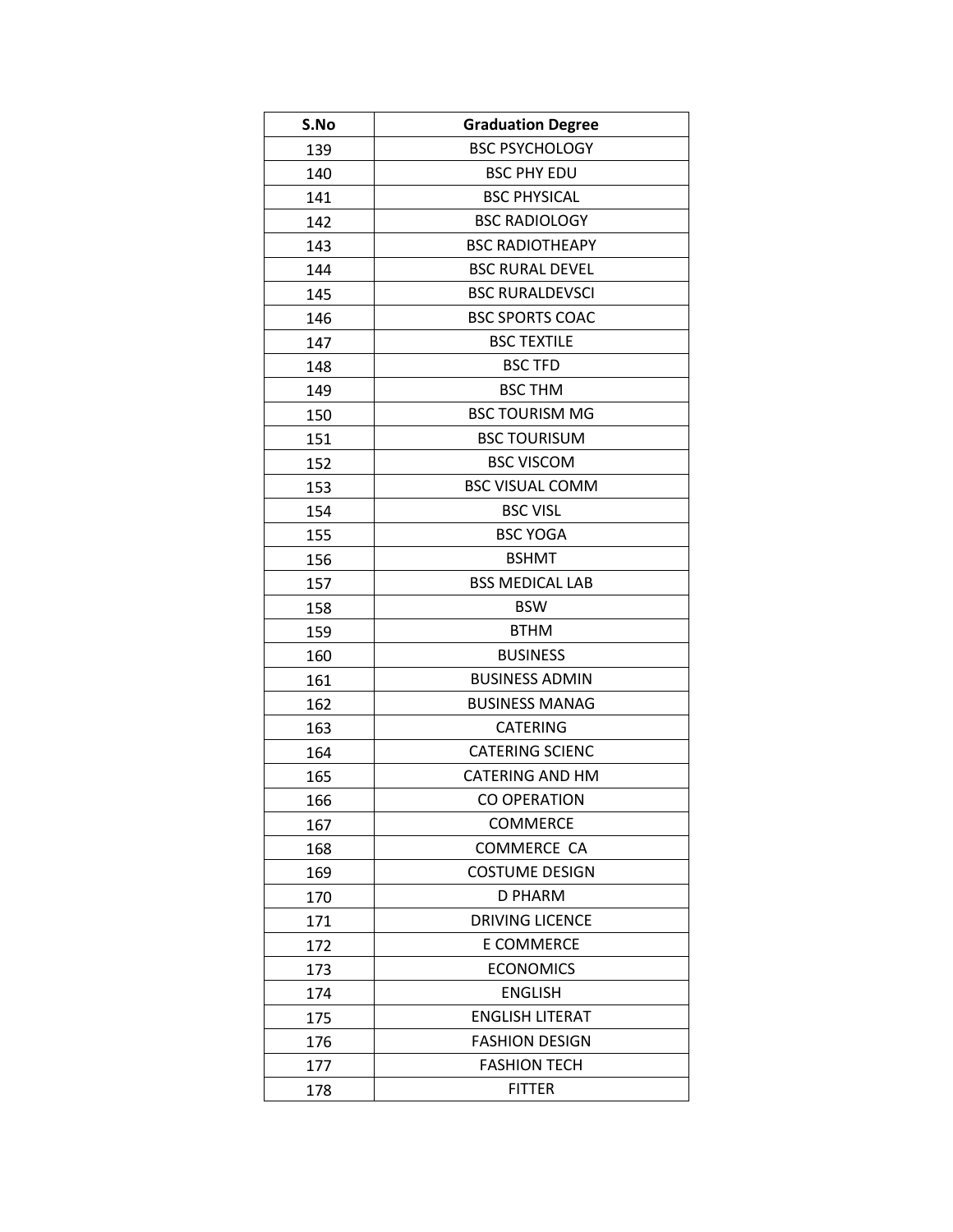| S.No | <b>Graduation Degree</b> |
|------|--------------------------|
| 179  | <b>GENERAL NURSINS</b>   |
| 180  | <b>GEOGRAPHY</b>         |
| 181  | <b>HISTORY</b>           |
| 182  | <b>HOME SECIENCE</b>     |
| 183  | <b>HOPE FOUNDATION</b>   |
| 184  | <b>HOSPITAL ADMIN</b>    |
| 185  | <b>HOTEL MANAGEMENT</b>  |
| 186  | <b>HOTEL MGT</b>         |
| 187  | <b>HSC</b>               |
| 188  | <b>INDIAN NAVY</b>       |
| 189  | ITI                      |
| 190  | <b>ITI DIESEL MACH</b>   |
| 191  | <b>ITI DRAUGHTSMAN</b>   |
| 192  | <b>ITI ELECTRICAL</b>    |
| 193  | <b>ITI ELECTRICIAN</b>   |
| 194  | <b>ITI MECHANICAL</b>    |
| 195  | <b>ITI STENOGRAPHY</b>   |
| 196  | LAW                      |
| 197  | M COM                    |
| 198  | M COM CA                 |
| 199  | M K UNIVERSITY           |
| 200  | M PHARM                  |
| 201  | MA                       |
| 202  | <b>MA ENGLISH</b>        |
| 203  | <b>MATAMIL</b>           |
| 204  | MCOM AND MBA             |
| 205  | MCOM CA                  |
| 206  | <b>MCOM COMPUTER A</b>   |
| 207  | <b>MEDICAL LAB TEC</b>   |
| 208  | <b>MEDICAL SOCIOLO</b>   |
| 209  | <b>MLIS</b>              |
| 210  | <b>MPHARM</b>            |
| 211  | <b>MPHIL ECONOMICS</b>   |
| 212  | <b>NURSING</b>           |
| 213  | OT TECHINICIAN           |
| 214  | PHARMACY                 |
| 215  | <b>PBBSC NURSING</b>     |
| 216  | PERFUSION TECH           |
| 217  | PHYSICAL                 |
| 218  | PHYSICAL EDU             |